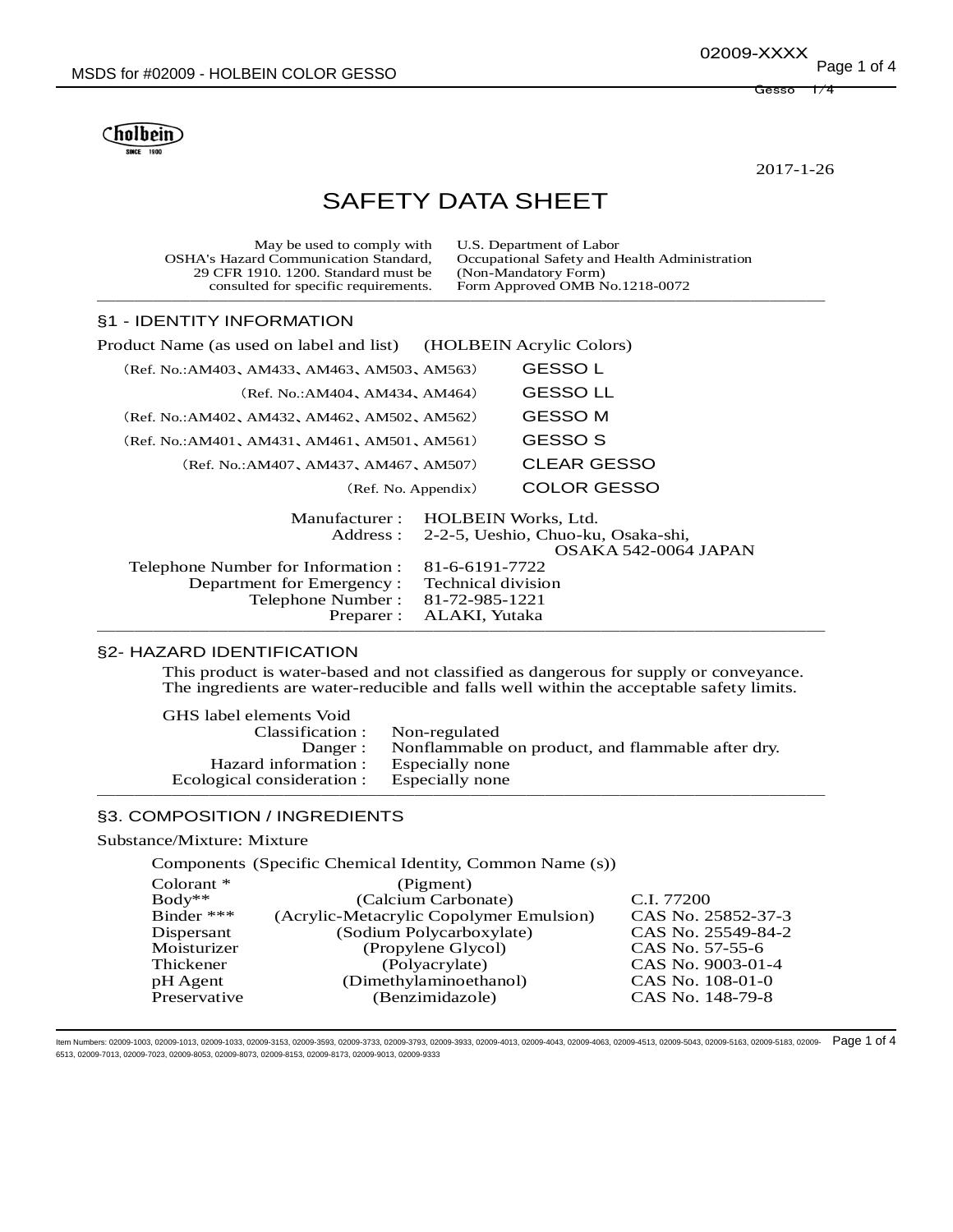Gesso 2/4

Preservative (Benzisothiazoline) CAS No. 2634-33-5

\* to \*\*\* are Main Ingredients.

\*:Individuals of pigments are shown on catalogue.

| Colorant       | Gesso L<br>N/A | N/A | Gesso M Gesso S<br>N/A | Gesso SS<br>N/A | Clear Gesso<br>N/A | Color Gesso |  |
|----------------|----------------|-----|------------------------|-----------------|--------------------|-------------|--|
| Titanium white | $\bigcirc$     |     |                        |                 | N/A                |             |  |

#### §4. FIRST AID MEASURES

|              | Eyes : In case of eye contact, rinse with plenty of water and if necessary<br>consult an eye specialist.                                                                                                                       |
|--------------|--------------------------------------------------------------------------------------------------------------------------------------------------------------------------------------------------------------------------------|
|              | Ingestion : In case of swallowing, drink plenty of water. Induce vomiting.<br>If you feel unwell, seek medical advice.                                                                                                         |
| Inhalation : | Skin Contact: Wash with plenty of water, soap or other non-irritating cleansing agents.<br>Upon inhalation of aerosol/vapor, take the person to fresh air.<br>If there is difficulty in breathing, medical advice is required. |
|              |                                                                                                                                                                                                                                |

## §5. FIRE AND EXPLOSION HAZARD DATA

| Flammability:                        | Not combustible unless dried up                                          |
|--------------------------------------|--------------------------------------------------------------------------|
| Flash Point, Ignition Point:         | Not below $100^{\circ}$ C                                                |
| <b>Combustion Products:</b>          | Formation of carbon dioxide and oxide of metal<br>according to pigment.  |
| Extinguishing Method :               | Regular                                                                  |
| Extinguishing Media:                 | Water (Foam, Dry powder and Carbon dioxide, if<br>necessary)             |
| Precaution for Firefighters :        | Do not inhale combustion gases.                                          |
| Unusual Fire and Explosion Hazards : | Material will not support combustion unless the water<br>has evaporated. |
|                                      |                                                                          |

## §6. ACCIDENTAL RELEASE MEASURES

| <b>Accidental Release Measures:</b><br>Environmental Precautions : | Wipe off.<br>Prevent spills from entering storm sewers or drains and<br>contact with soil. |
|--------------------------------------------------------------------|--------------------------------------------------------------------------------------------|
|                                                                    |                                                                                            |

#### §7. HANDLING AND STORAGE

Precautions for Storing : Keep from freezing. ───────────────────────────────────────

#### §8. EXPOSURE CONTROLS / PERSONAL PROTECTION

Avoid invasion to the eyes or body. Avoid prolonged or repeated contact with skin. Wash mouth or hands well after use. Avoid inhaling aerosols. ───────────────────────────────────────

## §9. PHYSICAL / CHEMICAL CHARACTERISTICS

| Appearance and Odor:<br>Non Volatile :<br>Specific Gravity $(H_2O = 1)$ : | White or colored slurry with faint acrylic odor<br>Approx. 60% (Differs depending on individuals)<br>Av. 1.5 (Gesso, Color Gesso. Differs depending on |
|---------------------------------------------------------------------------|--------------------------------------------------------------------------------------------------------------------------------------------------------|
|                                                                           | individual colors), 1.23 (Clear Gesso)                                                                                                                 |
| <b>Boiling Point:</b>                                                     | Approx. $100^{\circ}$ C                                                                                                                                |
| Vapor Density $(Air = 1)$ :                                               |                                                                                                                                                        |
| Vapor Pressure (Butyl Acetate = $1$ ):                                    | Water                                                                                                                                                  |
| pH:                                                                       | $7 \sim 8$                                                                                                                                             |
|                                                                           | Solubility in Water: Can be diluted. Not so, after dried.                                                                                              |
|                                                                           |                                                                                                                                                        |

ltem Numbers: 02009-1003, 02009-1013, 02009-1033, 02009-3153, 02009-3593, 02009-3733, 02009-3933, 02009-4013, 02009-4013, 02009-4043, 02009-4053, 02009-4513, 02009-5043, 02009-5163, 02009-5183, 02009-5183, 02009-5183, 0200 6513, 02009-7013, 02009-7023, 02009-8053, 02009-8073, 02009-8153, 02009-8173, 02009-9013, 02009-9333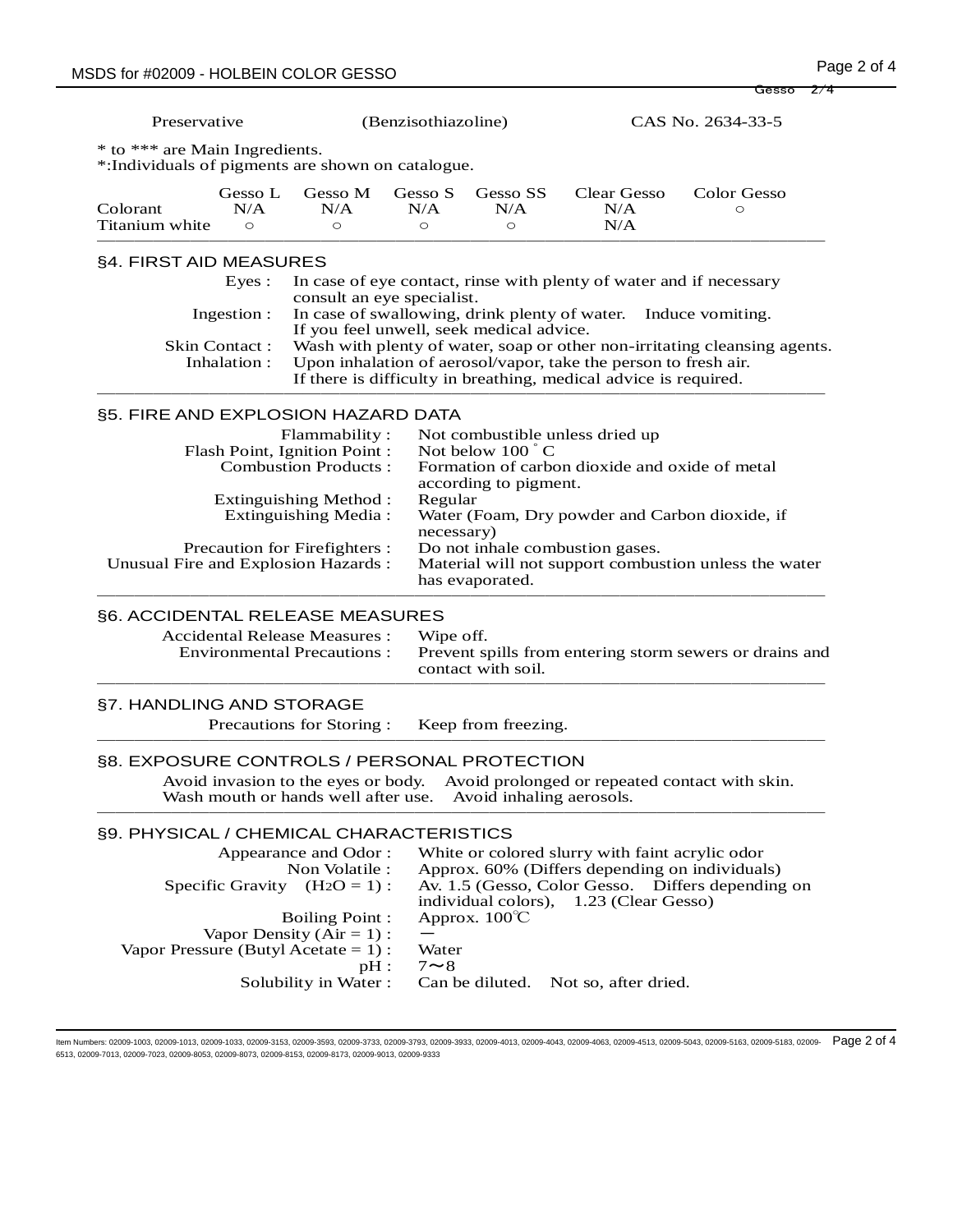| §10. HAZARD INFORMATION AND STABILITY         |                                                                              |  |
|-----------------------------------------------|------------------------------------------------------------------------------|--|
|                                               | Physical Dangers : Nonflammable on product.                                  |  |
|                                               | Stability: Stable under normal state                                         |  |
| Reactivity:                                   | None                                                                         |  |
|                                               | Byproducts: Carbon dioxide, oxides of metals, ash and water in case of fire. |  |
|                                               | No thermal decomposition when stored and handled correctly.                  |  |
| Incompatibility (Materials to Avoid):<br>None |                                                                              |  |
|                                               |                                                                              |  |

#### §11. TOXICOLOGICAL INFORMATION

| Primary Routes of Entry:                                                             | Dermal, eye contact, inhalation, swallowing                           |  |
|--------------------------------------------------------------------------------------|-----------------------------------------------------------------------|--|
| Oral Toxicity:                                                                       | The products may flocculate by gastric acid.<br>Toxicity of color     |  |
|                                                                                      | gessoes themselves is not confirmed.                                  |  |
| Eye irritation :                                                                     | Irritant, but not damage the organization                             |  |
| Skin irritation :                                                                    | Irritant by repeated or prolonged contact, and may cause              |  |
|                                                                                      | inflammation.                                                         |  |
| <b>Inhalation Toxicity:</b>                                                          | Although some of raw materials are pointed to may stimulate eyes      |  |
|                                                                                      | and respiratory organs with their vapor or mists under highly         |  |
|                                                                                      | concentrated state, the toxic act of acrylic colors is not confirmed. |  |
| Carcinogenicity, Sensitization, Mutagenicity, Teratogenicity, Reproductive Toxicity: |                                                                       |  |
|                                                                                      | No data available on products.                                        |  |
|                                                                                      |                                                                       |  |

## §12. ECOLOGICAL INFORMATION

Fish Toxicity : It is pointed that acrylic polymer emulsion may obstruct the breathing of fishes, in case of pouring the excess colors to river or pond. ───────────────────────────────────────

## §13. DISPOSAL CONSIDERATIONS

Disposal Considerations : Dispose in accordance with national and/or local regulations. Avoid entry into the sewage system (danger of clogging). ───────────────────────────────────────

## §14. TRANSPORT INFORMATION

| Precautions for Transport : None, especially |  |
|----------------------------------------------|--|
| UN Class : $N/A$                             |  |
| UN Number : $N/A$                            |  |
| Packing Group : N/A                          |  |
|                                              |  |

|                                                                          |  | Danger Class: N/A (Not flammable liquid) |  |  |  |  |  |  |
|--------------------------------------------------------------------------|--|------------------------------------------|--|--|--|--|--|--|
| Fire Service Law : N/A                                                   |  |                                          |  |  |  |  |  |  |
| Industrial Safety and Health Law: N/A                                    |  |                                          |  |  |  |  |  |  |
| Pollutant Release and Transfer Register : N/A                            |  |                                          |  |  |  |  |  |  |
| Conforms to ACMI, Art & Creative Materials Institute, under ASTM D 4236. |  |                                          |  |  |  |  |  |  |
|                                                                          |  |                                          |  |  |  |  |  |  |

#### §16. OTHER INFORMATION

Notice : All information contained herein is for references and guidance for normal use, and not for all conceivable conditions of handling and use. The responsibility for irregular use belongs to user individuals. All information of this sheet is based on the present state of our knowledge and does not therefore guarantee certain properties. All information may change according to circumstances. ───────────────────────────────────────

ltem Numbers: 02009-1003, 02009-1013, 02009-1033, 02009-3153, 02009-3593, 02009-3733, 02009-3933, 02009-4013, 02009-4013, 02009-4043, 02009-4053, 02009-4513, 02009-5043, 02009-5163, 02009-5183, 02009-5183, 02009-5183, 0200 6513, 02009-7013, 02009-7023, 02009-8053, 02009-8073, 02009-8153, 02009-8173, 02009-9013, 02009-9333